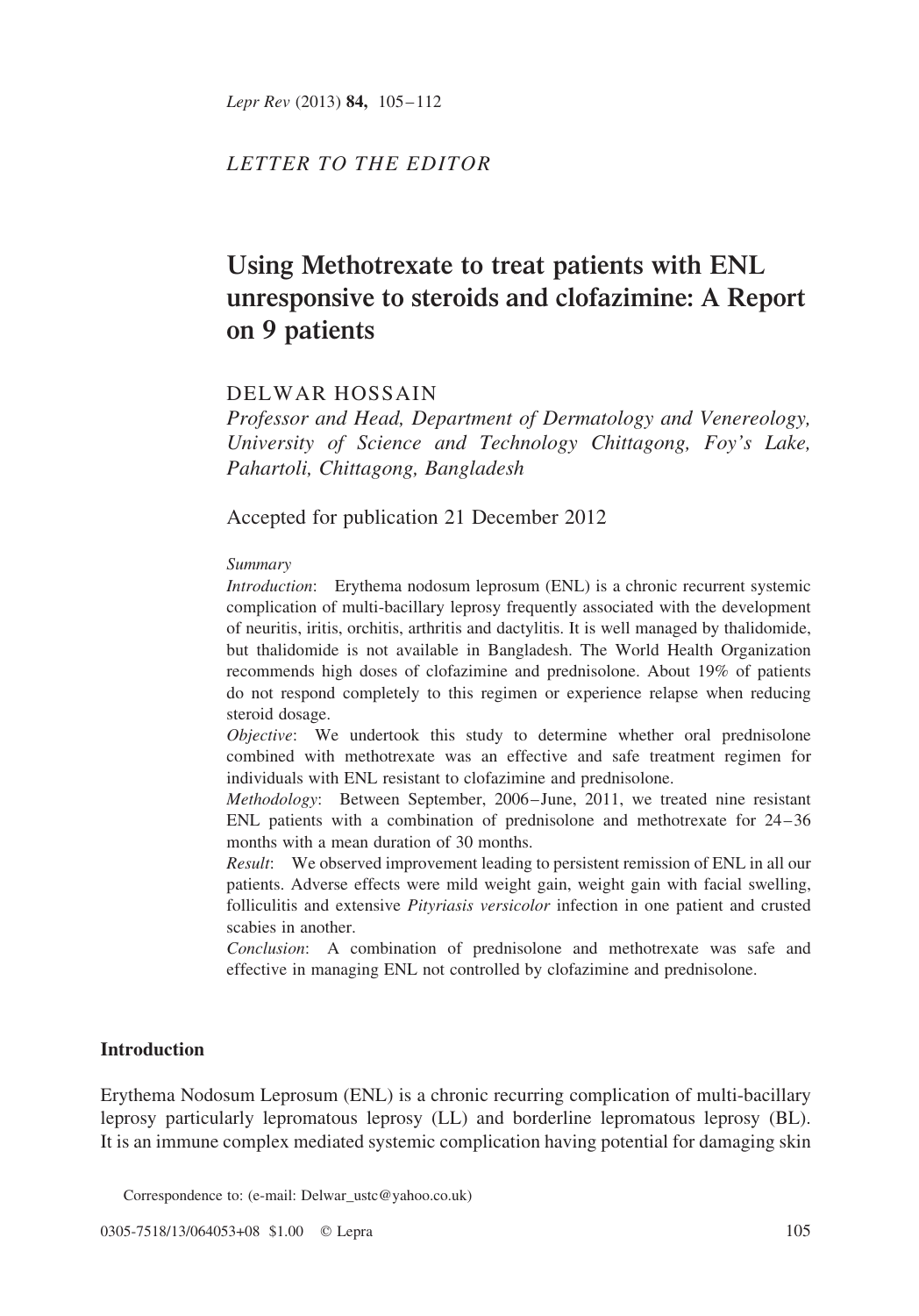and mucous membrane, peripheral nerves, liver, spleen, kidneys, eyes, testes, lymph nodes, small muscles and bones of hands and feet. There is an acute inflammatory infiltrate composed mainly of, neutrophils, eosinophils and mast cells in the early stage together with oedema in the dermis and sub-cutis. There may also be features of vasculitis and panniculitis<sup>[1](#page-7-0)</sup> in some patients.

Thalidomide<sup>2-3</sup> is the drug of choice for the management of ENL unresponsive to prednisolone. However, the government of Bangladesh has banned the drug due to its teratogenicity.

The Bangladesh national committee for leprosy control has adopted the guidelines of World Health Organization (WHO) in treating leprosy and managing its complications including ENL. Consequently, we treat all ENL with the combination of a high dose of clofazimine e.g. 100 mg three times daily for 3 months followed by 100 mg twice daily for 3 months and 100 mg once daily for 3–6 months and prednisolone, 1 mg/kg/day (40–60 mg) as an initial dose and then tapering the dose to end the course within 3 months. The regimen is effective in 81% of all ENL-reactions (our data). However, 19% of patients with severe ENL reaction do not respond completely to this regimen and experience relapse during attempts to reduce their steroid below  $15-20 \text{ mg/day}$ . In  $25\%$  of individuals, treatment has to be stopped because of adverse effects of prednisolone. In 15% treatment has to be stopped because of abdominal pain and unacceptable generalised pigmentation from high doses of clofazimine (our data). Our experience of tailoring the clofazimine and prednisolone regimen for individual patients has been disappointing.

In 200[4](#page-7-0) Kar BR and Babu  $R^4$  reported a case of steroid resistant severe Type 2 reaction that they managed with methotrexate and high dose prednisolone. Here we report on the treatment on nine patients with severe ENL that did not respond to treatment with long term prednisolone and clofazimine.

#### Methods

The study was approved by the Institutional Review Board of the University of Science and Technology Chittagong and was undertaken in the leprosy clinic of the university.

Nine patients with ENL not controlled by prednisolone and clofazimine were enrolled between September 2006 to June 2011.

Each patient was examined their neuromuscular function was charted. Slit skin smears (SSS) for acid-fast bacilli were made and mean bacteriological index (BI) calculated. Routine blood, urine and stool examination, liver and kidney function tests and serum electrolytes were recorded.

Patients were treated with prednisolone and methotrexate. The initial dose of prednisolone was either 30 mg/day (for patients with body weight  $\lt$  45 kg) or 40 mg/day (for patients with body weight  $> 45 \text{ kg}$ ). This initial dose was continued for 3–6 months, then reduced by half and then very slow tapered to end the course of prednisolone after 30–36 months. In addition methotrexate was given in a dose of 2.5 mg twelve hourly three doses weekly for first 24–30 months ([Table 1\)](#page-2-0).

Patients were followed up monthly for the first year and quarterly for next 2 years. Follow up included clinical examination, measurement of blood pressure, fasting blood sugar, routine blood and urine test, vision test and body weight.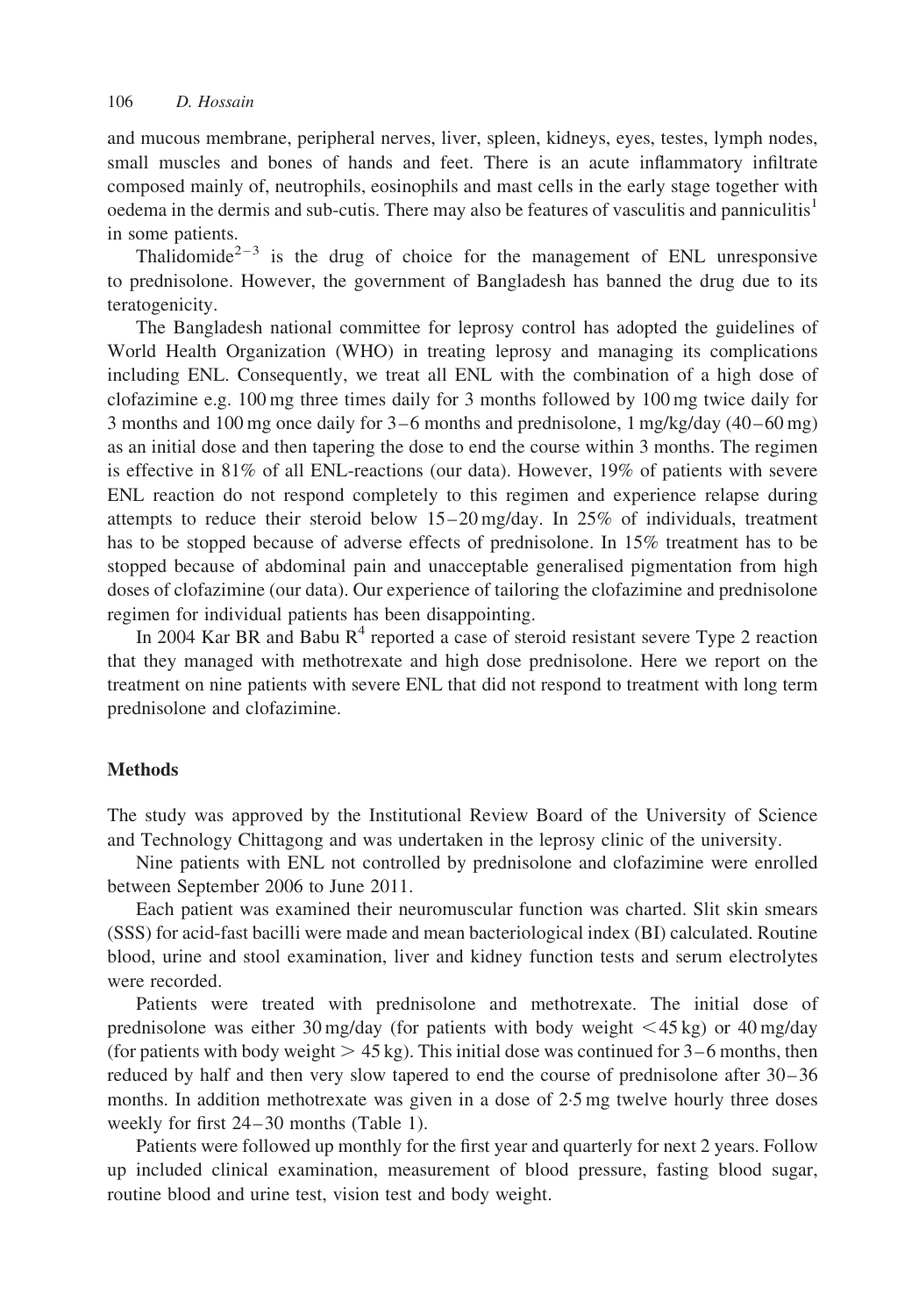| Drugs                                     | Dose                                                         | Duration       |
|-------------------------------------------|--------------------------------------------------------------|----------------|
| Prednisolone                              | Body wt 45 kg: 30 mg/day and above 45 kg: 40 mg/day          |                |
|                                           | $30 \,\mathrm{mg}$ or $40 \,\mathrm{mg/day}$ as initial dose | $3-6$ months   |
|                                           | $15 \,\mathrm{mg}$ or $20 \,\mathrm{mg/day}$                 | $6-9$ months   |
|                                           | $10 \,\mathrm{mg}$ or $15 \,\mathrm{mg/day}$                 | 3 months       |
|                                           | $5 \text{ mg}$ or $10 \text{ mg/day}$                        | 3 months       |
|                                           | or $5 \frac{\text{mg}}{\text{day}}$                          | 3 months       |
|                                           | 5 mg alternate day                                           | $3-6$ months   |
|                                           | 5 mg twice weekly                                            | 3 months       |
|                                           | 5 mg once weekly                                             | 3 months       |
|                                           | 2.5 mg once weekly                                           | 3 months       |
|                                           |                                                              | $30-36$ months |
| Methotrexate<br>Total duration: 2–3 years | 2.5 mg (one tab) 12 hourly three doses every week            | $24-30$ months |

<span id="page-2-0"></span>Table 1. Our study regimen

## Results

Patients were adults aged 23–52 years (mean 34 years). Seven were male and two female weight  $42-65$  kg ([Table 2\)](#page-3-0). All had MB leprosy (LL-5, BL-4) with BI  $1.45<sup>+</sup> -4.32<sup>+</sup>$ . Their ENL reactions developed before starting MDT in four cases, during MDT in two cases and after stopping MDT in three cases. They all gave histories of multiple hospital admissions and at least two WHO-recommended anti-ENL regimens. They had taken MDT (MB) regularly and had been suffering from reaction for 12–18 months with an average of 16·66 months while they were on WHO recommended prednisolone and clofazimine. All had characteristic painful and tender papules and nodules associated with fever, body ache, joint pain, weakness and anorexia. Two patients had ulcerated skin lesions, two had neuritis (painful, tender enlarged nerve with function loss), one had a nerve abscess, one iritis, two orchitis and one arthritis/dactylitis. The mean BI of slit skin smears ranged from 1·45–4·32.

In response to treatment, systemic symptoms of fever, body ache and joints pains resolved within 2–4 weeks; skin lesions improved within 4–8 weeks and resolved completely within  $9-15$  months. Iritis, orchitis and arthritis/dactylitis, resolved in  $2-2.25$  years. Neuritis took 2–3 years to resolve completely. There was some recovery of lost function. Slit skin smears became negative in all patients within 2·5 years. Patients were able to resume a normal enjoyable life within 2–3 years of starting treatment [\(Table 3](#page-4-0)). No patient relapsed during 12–15 months after stopping treatment.

Early attempts to reduce the dose of prednisolone from 15 mg or 20 mg per day led to the appearance of new small skin nodules. The problem was overcome by prolonging the duration of the maintenance dose from 3 to 6 or even 9 months, sometimes with the addition of paracetamol 500 mg twice daily for two weeks. Later, attempts to wean the patients off prednisolone led to mild joint pains, muscles cramps and discomfort, perhaps from steroid dependency. We overcame this by prolonging the duration of 5 mg/alternate day regimen from 3 months to 6 months, and the addition of 2 weeks courses of paracetamol.

We did not note any serious clinical or laboratory adverse effects attributable to treatment. However one patient gained weight, one developed facial swelling, 2 had attacks of multiple folliculitis and one an episode of extensive Pityriasis versicolor infection.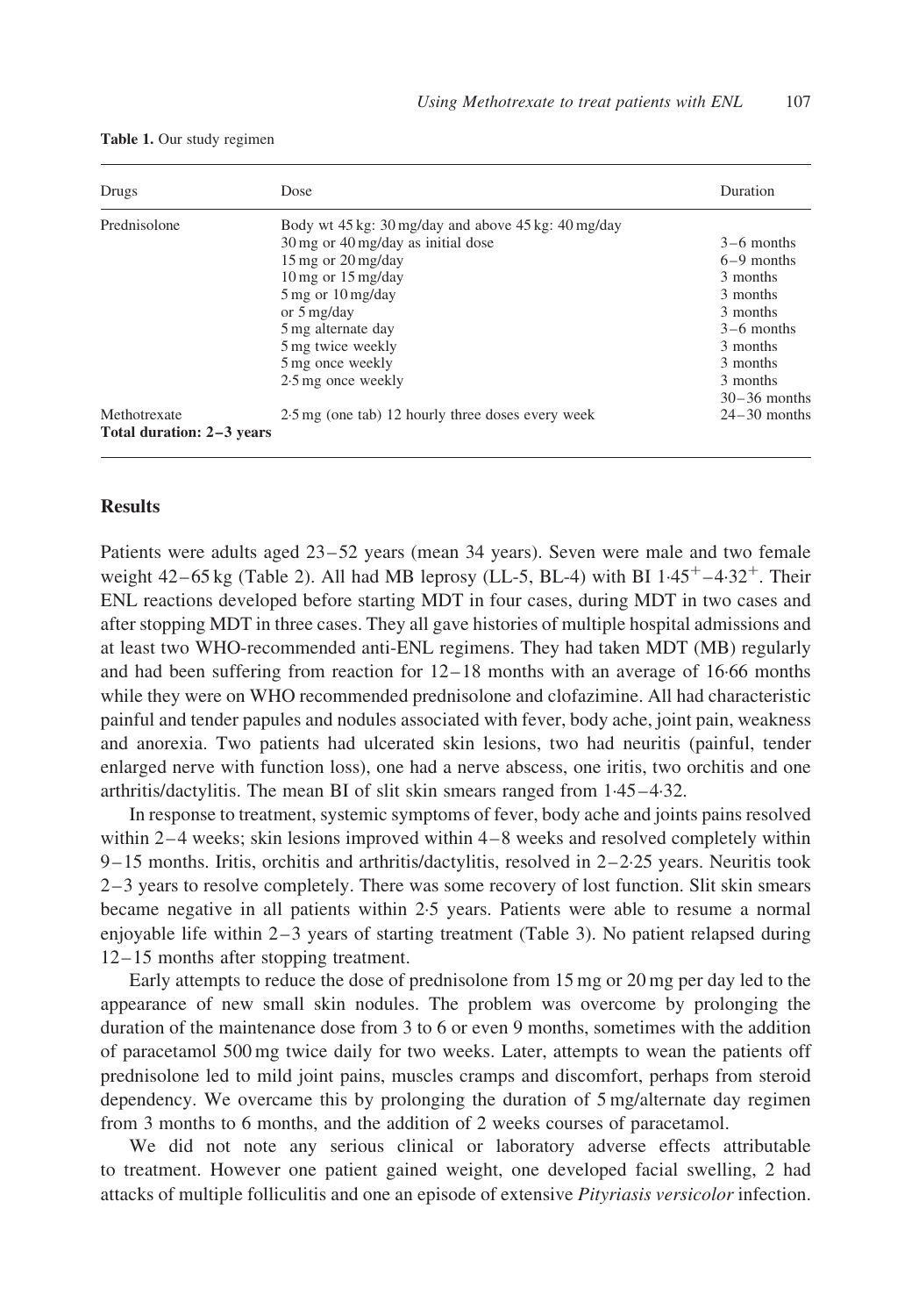<span id="page-3-0"></span>

|                                           | $P-1$ | $P-2$                                                                                      | $P-3$                                                                                                                                                           | $P-4$                                                                                                                                                                                                                                                                                                    | $P-5$                                                                                                                                                                                                 | $P-6$                                                                                          | $P-7$                                                                                                                                                                                                                                                                                                                                                  | $P-8$                                                                                                                                                                                                                                                                                                                                                   | $P-9$                                                                                                                                                         |
|-------------------------------------------|-------|--------------------------------------------------------------------------------------------|-----------------------------------------------------------------------------------------------------------------------------------------------------------------|----------------------------------------------------------------------------------------------------------------------------------------------------------------------------------------------------------------------------------------------------------------------------------------------------------|-------------------------------------------------------------------------------------------------------------------------------------------------------------------------------------------------------|------------------------------------------------------------------------------------------------|--------------------------------------------------------------------------------------------------------------------------------------------------------------------------------------------------------------------------------------------------------------------------------------------------------------------------------------------------------|---------------------------------------------------------------------------------------------------------------------------------------------------------------------------------------------------------------------------------------------------------------------------------------------------------------------------------------------------------|---------------------------------------------------------------------------------------------------------------------------------------------------------------|
| Age (in years)                            |       |                                                                                            |                                                                                                                                                                 |                                                                                                                                                                                                                                                                                                          |                                                                                                                                                                                                       |                                                                                                |                                                                                                                                                                                                                                                                                                                                                        |                                                                                                                                                                                                                                                                                                                                                         |                                                                                                                                                               |
| Sex                                       |       |                                                                                            |                                                                                                                                                                 |                                                                                                                                                                                                                                                                                                          |                                                                                                                                                                                                       |                                                                                                |                                                                                                                                                                                                                                                                                                                                                        |                                                                                                                                                                                                                                                                                                                                                         |                                                                                                                                                               |
| Weight (in Kg)                            |       |                                                                                            |                                                                                                                                                                 |                                                                                                                                                                                                                                                                                                          |                                                                                                                                                                                                       |                                                                                                |                                                                                                                                                                                                                                                                                                                                                        |                                                                                                                                                                                                                                                                                                                                                         |                                                                                                                                                               |
| Type of Leprosy                           |       |                                                                                            |                                                                                                                                                                 |                                                                                                                                                                                                                                                                                                          |                                                                                                                                                                                                       |                                                                                                |                                                                                                                                                                                                                                                                                                                                                        |                                                                                                                                                                                                                                                                                                                                                         |                                                                                                                                                               |
| Average BI                                |       |                                                                                            |                                                                                                                                                                 |                                                                                                                                                                                                                                                                                                          |                                                                                                                                                                                                       |                                                                                                |                                                                                                                                                                                                                                                                                                                                                        |                                                                                                                                                                                                                                                                                                                                                         |                                                                                                                                                               |
| Category of ENL reaction                  |       |                                                                                            |                                                                                                                                                                 |                                                                                                                                                                                                                                                                                                          |                                                                                                                                                                                                       |                                                                                                |                                                                                                                                                                                                                                                                                                                                                        |                                                                                                                                                                                                                                                                                                                                                         |                                                                                                                                                               |
| Organs other than skin involved           |       |                                                                                            |                                                                                                                                                                 |                                                                                                                                                                                                                                                                                                          |                                                                                                                                                                                                       |                                                                                                |                                                                                                                                                                                                                                                                                                                                                        |                                                                                                                                                                                                                                                                                                                                                         |                                                                                                                                                               |
| MDT (MB) received                         |       |                                                                                            |                                                                                                                                                                 |                                                                                                                                                                                                                                                                                                          |                                                                                                                                                                                                       |                                                                                                |                                                                                                                                                                                                                                                                                                                                                        |                                                                                                                                                                                                                                                                                                                                                         |                                                                                                                                                               |
| WHO anti-ENL regimen received             |       |                                                                                            |                                                                                                                                                                 |                                                                                                                                                                                                                                                                                                          |                                                                                                                                                                                                       |                                                                                                |                                                                                                                                                                                                                                                                                                                                                        |                                                                                                                                                                                                                                                                                                                                                         |                                                                                                                                                               |
| found<br>Maintenance dose of Prednisolone |       | $29$<br>F<br>$55$<br>$35$<br>$31$<br>$3216$<br>$3216$<br>$3215$<br>$3215$<br>$15$ mg daily | 32<br>$M \times 48$<br>$3.89$<br>$3.89$<br>$3.89$<br>$3.89$<br>$3.89$<br>$3.89$<br>$3.89$<br>$3.89$<br>$3.89$<br>$3.89$<br>$3.89$<br>$3.89$<br>$3.89$<br>$3.89$ | $39$<br>$57$<br>$-1$<br>$-4$<br>$-4$<br>$-1$<br>$-5$<br>$-5$<br>$-1$<br>$-5$<br>$-2$<br>$-2$<br>$-2$<br>$-2$<br>$-2$<br>$-2$<br>$-2$<br>$-2$<br>$-2$<br>$-2$<br>$-2$<br>$-2$<br>$-2$<br>$-2$<br>$-2$<br>$-2$<br>$-2$<br>$-2$<br>$-2$<br>$-2$<br>$-2$<br>$-2$<br>$-2$<br>$-2$<br>$-2$<br>$-2$<br>$-2$<br> | 31<br>$X \cong 4$<br>$X \cong 3$<br>$X \cong 3$<br>$X \cong 3$<br>$X \cong 3$<br>$X \cong 3$<br>$X \cong 3$<br>$X \cong 3$<br>$X \cong 3$<br>$X \cong 3$<br>$X \cong 3$<br>$X \cong 3$<br>$X \cong 3$ | $23$<br>$245$<br>$293$<br>$293$<br>$293$<br>$293$<br>$293$<br>$293$<br>$293$<br>$293$<br>$293$ | 45<br>M<br>M<br>G<br>G<br>H<br>$\frac{1}{45}$<br>$\frac{1}{45}$<br>$\frac{1}{5}$<br>$\frac{1}{2}$<br>$\frac{1}{2}$<br>$\frac{1}{2}$<br>$\frac{1}{2}$<br>$\frac{1}{2}$<br>$\frac{1}{2}$<br>$\frac{1}{2}$<br>$\frac{1}{2}$<br>$\frac{1}{2}$<br>$\frac{1}{2}$<br>$\frac{1}{2}$<br>$\frac{1}{2}$<br>$\frac{1}{2}$<br>$\frac{1}{2}$<br>$\frac{1}{2}$<br>$\$ | 28<br>F<br>$\frac{1}{2}$<br>$\frac{1}{2}$<br>$\frac{1}{2}$<br>$\frac{1}{2}$<br>$\frac{1}{2}$<br>$\frac{1}{2}$<br>$\frac{1}{2}$<br>$\frac{1}{2}$<br>$\frac{1}{2}$<br>$\frac{1}{2}$<br>$\frac{1}{2}$<br>$\frac{1}{2}$<br>$\frac{1}{2}$<br>$\frac{1}{2}$<br>$\frac{1}{2}$<br>$\frac{1}{2}$<br>$\frac{1}{2}$<br>$\frac{1}{2}$<br>$\frac{1}{2}$<br>$\frac{1$ | $\begin{array}{l}\n 52 \\  52 \\  53 \\  -35 \\  -45 \\  -15 \\  -15 \\  -15 \\  -15 \\  -15 \\  -15 \\  -15 \\  -15 \\  -20 \\  \text{mg daily} \end{array}$ |
| 1 - 1 - 1 - 1 - 1 - 1 - 1                 |       |                                                                                            | - 1 1 1 1 1 1 1 1 1                                                                                                                                             |                                                                                                                                                                                                                                                                                                          |                                                                                                                                                                                                       |                                                                                                |                                                                                                                                                                                                                                                                                                                                                        | $\begin{bmatrix} 1 & 1 & 1 & 1 \\ 1 & 1 & 1 & 1 \\ 1 & 1 & 1 & 1 \\ 1 & 1 & 1 & 1 \end{bmatrix}$                                                                                                                                                                                                                                                        |                                                                                                                                                               |

Table 2. Patient profile at enrollment in our study

Table 2. Patient profile at enrollment in our study

P: Patient; M: Male; F: Female; LL: Lepromatous Lepromatous leprosy; BL: Borderline Lepromatous leprosy; BI: Bacteriological Index; and MDT (MB): Multi Drug<br>Therapy (Multi Bacillary). P: Patient; M: Male; F: Female; LL: Lepromatous Lepromatous leprosy; BL: Borderline Lepromatous leprosy; BI: Bacteriological Index; and MDT (MB): Multi Drug Therapy (Multi Bacillary).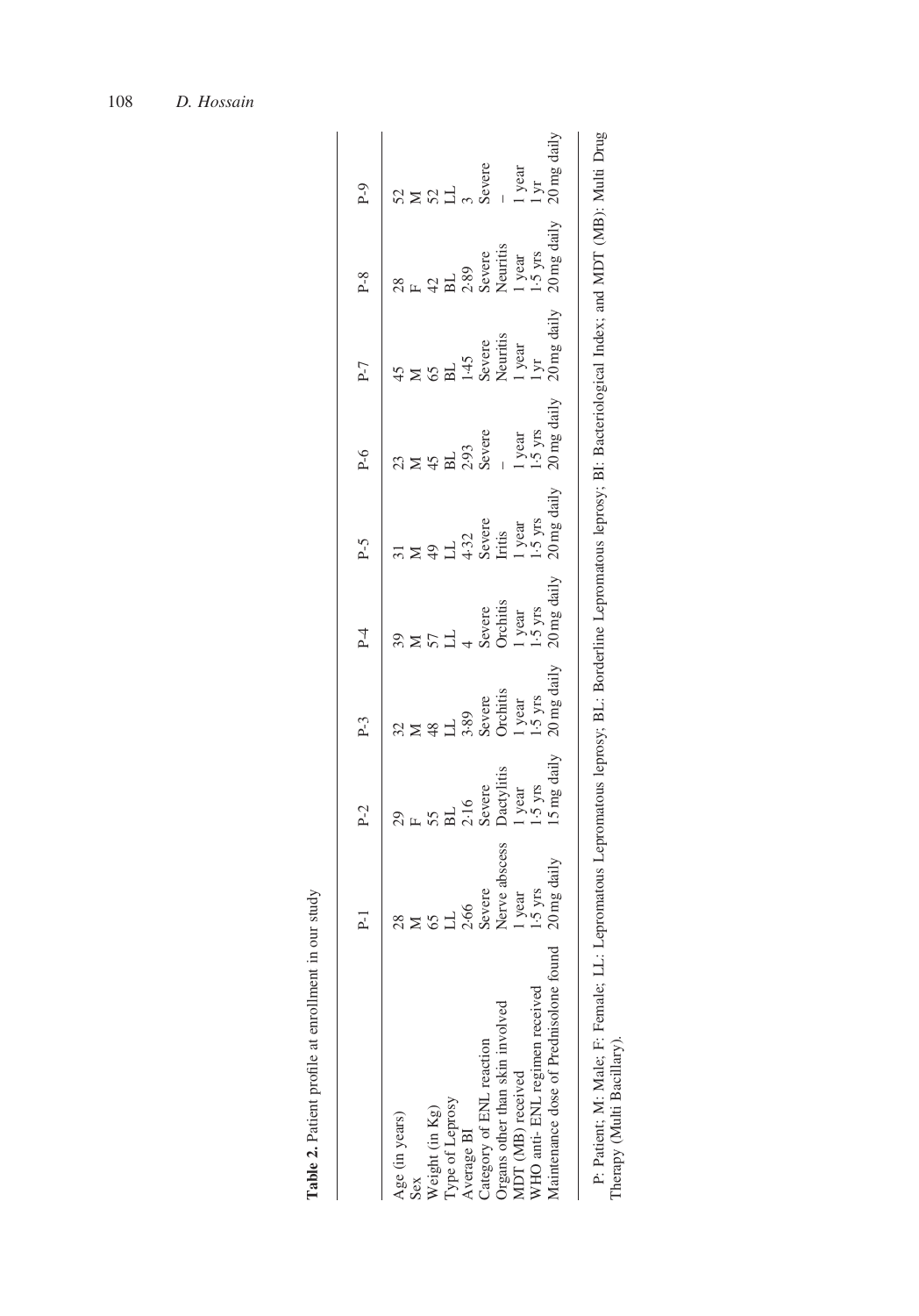<span id="page-4-0"></span>

|                                                                                                                                                                                                                                                                                                                                                     |                                                |                                                                    | Methotrexate (Observed by the<br>Response to Prednisolone and                                             | Response to Prednisolone and           |
|-----------------------------------------------------------------------------------------------------------------------------------------------------------------------------------------------------------------------------------------------------------------------------------------------------------------------------------------------------|------------------------------------------------|--------------------------------------------------------------------|-----------------------------------------------------------------------------------------------------------|----------------------------------------|
| Symptom/Sign                                                                                                                                                                                                                                                                                                                                        | Duration                                       | Frequency                                                          | author)                                                                                                   | Clofazimine (As per record)            |
| Patient, 1-9                                                                                                                                                                                                                                                                                                                                        | 4-6 weeks with<br>each attack of<br><b>ENL</b> | 2-3 attacks yearly                                                 | Quick relief within 2-4 weeks                                                                             | Quick relief within 2-4 weeks          |
|                                                                                                                                                                                                                                                                                                                                                     | $4 - 12$ weeks                                 | 2-3 episodes per year                                              | 4-8 weeks and complete and<br>persistent disappearance by<br>Apparent disappearance by<br>$9 - 15$ months | Apparent disappearance by<br>4-8 weeks |
| Autonomic function loss<br>Fever<br>Body ache<br>Body ache<br>Discomfort<br>Discomfort<br>N'ealten, 1–9<br>Patient, 1–9<br>Patient, 1–9<br>Patient, 1, 7–8<br>Nodule<br>Nodule<br>Patient, 1, 7–8<br>Patient, 1, 7–8<br>Patient, 1, 7–8<br>Patient, 1, 7–8<br>Patient, 1, 7–8<br>Patient<br>Sensory function loss<br>Motor function loss<br>Abscess | $\geq$ 1-1.5 years                             | worsening with new<br>Continuous and<br>attacks of ENL<br>reaction | Severity reduces by 4-12 weeks<br>improved function by 2-3 years<br>and persistent remission with         | Severity reduced by 4-12 weeks         |
| Patient, 5<br>Eye lesion<br>Painful red eye<br>Watering<br>Watering<br>Reduced vision                                                                                                                                                                                                                                                               | 1.5 years                                      | worsening with new<br>Continuous and<br>attacks of ENL<br>reaction | Improvement by 4-8 weeks but<br>persistent remission by 2 years                                           | Improvement by 4-8 weeks               |

Table 3. Outcome of anti-ENL treatments Table 3. Outcome of anti-ENL treatments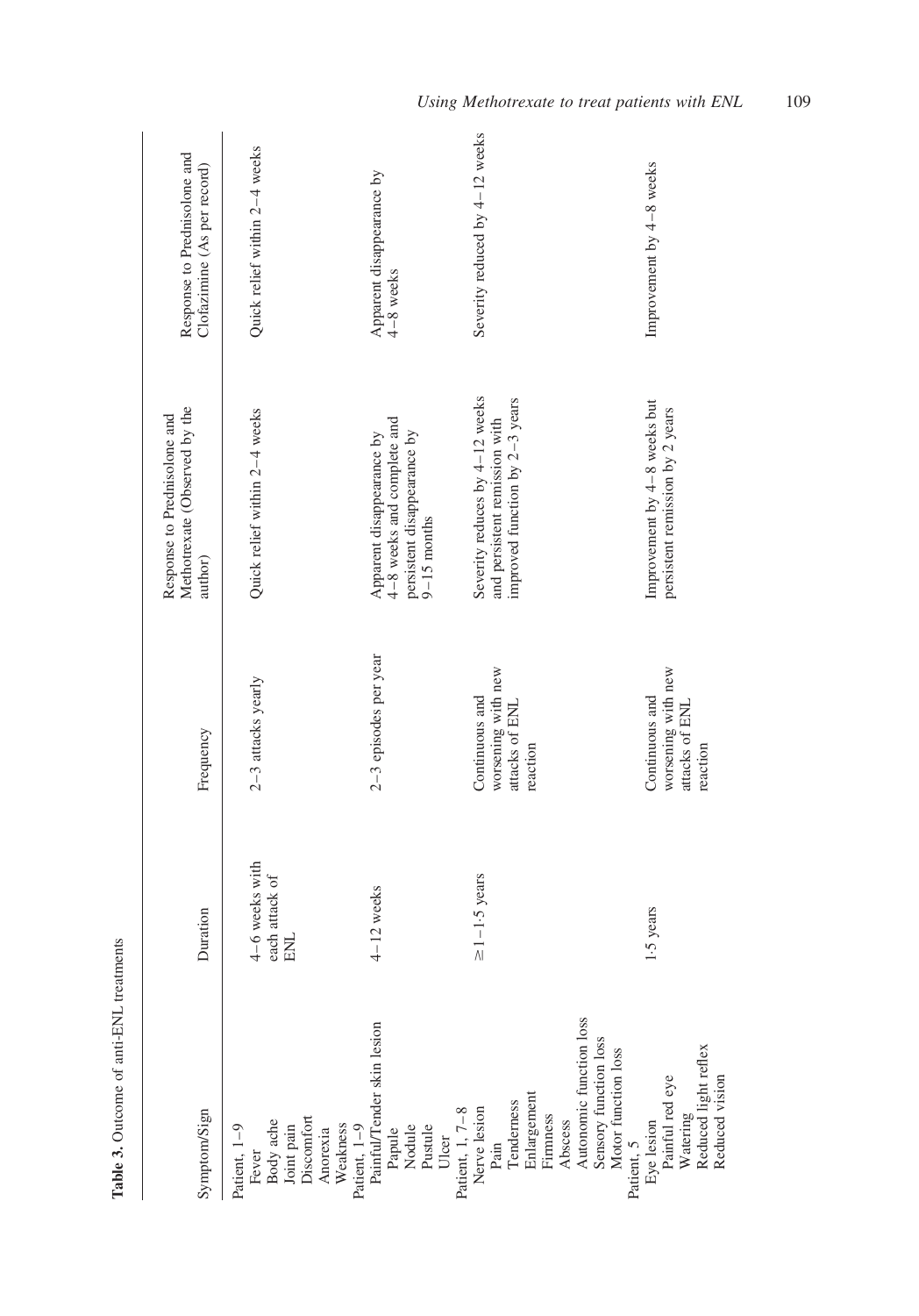| Table 3. Continued                                                                                                                            |                                                                         |                                                                  |                                                                                                                                 |                                                                                                                                                                                                                    |
|-----------------------------------------------------------------------------------------------------------------------------------------------|-------------------------------------------------------------------------|------------------------------------------------------------------|---------------------------------------------------------------------------------------------------------------------------------|--------------------------------------------------------------------------------------------------------------------------------------------------------------------------------------------------------------------|
| Symptom/Sign                                                                                                                                  | Duration                                                                | Frequency                                                        | Methotrexate (Observed by the<br>Response to Prednisolone and<br>author)                                                        | Response to Prednisolone and<br>Clofazimine (As per record)                                                                                                                                                        |
| Painful tender testes<br>Enlargement<br>Testicular atrophy<br>Patient, 3-4<br>Testicular lesion<br>Nodular testes<br>Nodular vas              | 1.5 years                                                               | worsen with new<br>episodes of ENL<br>Continuous and<br>reaction | 4–12 weeks and persistent<br>Gradual improvement by<br>remission by 2.25 years                                                  | Gradual improvement by<br>$4-12$ weeks                                                                                                                                                                             |
| Painful tender joints<br>Difficulty in movement<br>Patient, 2<br>Arthritis / Dactylitis<br>Swelling of joints<br>Function loss<br>Patient 1-9 | 1.5 years                                                               | worsen with new<br>episodes of ENL<br>Continuous and<br>reaction | 8-12 weeks and persistent<br>Gradual improvement by<br>remission by 2.25 years                                                  | Gradual improvement by<br>8-12 weeks                                                                                                                                                                               |
| Patient 1,2 and 7<br>Average BI                                                                                                               | Positive for<br>$3-5-6$ years                                           | Remained positive                                                | Reduced gradually and became<br>negative by 1.5-2.5 years                                                                       | Reduced in value but did not<br>become negative                                                                                                                                                                    |
| Side effects                                                                                                                                  | $\geq$ 1 year                                                           | 3 patients out of 9                                              | scabies from Prednisolone and no<br>side effects of from Methotrexate<br>weight gain and Norwegian<br>Mild abdominal pain, mild | weight gain, infection and striae<br>from Prednislone and abdominal<br>pigmentation from Clofazimine,<br>Abdominal pain, swollen face,<br>warranted patients to be non-<br>pain and generalized brown<br>compliant |
| Reaction free Period<br>Patient 1-9                                                                                                           | $4-8$ weeks when<br>patients were on<br>higher doses of<br>Prednisolone |                                                                  | Observed in all after 15 months<br>with our treatment                                                                           | Relapse experienced at an attempt<br>to reduce Prednisolone from<br>$15 - 20$ mg/day                                                                                                                               |
| Resuming normal work<br>Patient 1-9                                                                                                           |                                                                         |                                                                  | All resumed normal work and are<br>happy at the end of treatment                                                                | Not observed in any of the study<br>patients                                                                                                                                                                       |

110 D. Hossain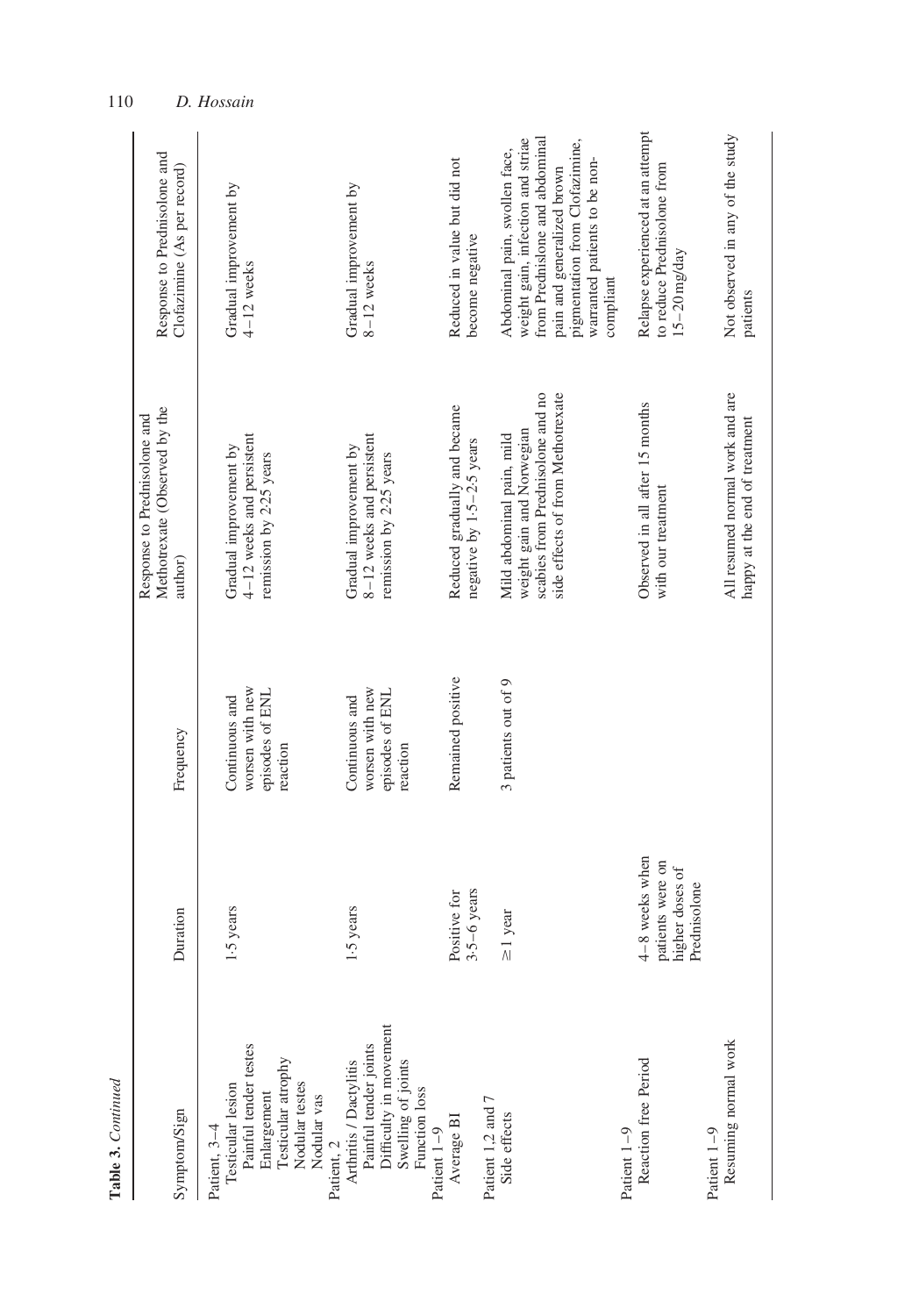These subsided within six months of stopping treatment. One patient developed crusty scabies that responded to a topical scabicide.

## **Discussion**

The nine patients in this study had been suffering from severe ENL, which was unresponsive to conventional treatment with clofazimine and prednisolone, and which had relapsed when the daily dose prednisolone was reduced below 15–20 mg. Using a combination of prednisolone and methotrexate for a period of 30–36 months we observed a steady, gradual improvement leading to persistent remission of ENL in all the patients. No serious adverse effects were seen. Till now (December, 2012), we have not seen any relapse in treated patients. That means they remained free from relapse for last 30–33 months since completion of our regimen.

In managing this special group of patients, we targeted the chronic nature of ENL and monitored slit skin smear positivity. Hence the initial doses of drugs were maintained till the reaction was well controlled. Prolonged maintenance dose of prednisolone and subsequent very slow tapering prevented further relapses and managed the more chronic complications of iritis, orchitis, arthritis and neuritis. Slit skin smear results fell to zero during the treatment period.

Treatment of non-responsive ENL is challenging. Infliximab<sup>[5](#page-7-0)</sup> and etanercept<sup>[6](#page-7-0)</sup> have been found useful, but they are prohibitively expensive and their long term complications have not been assessed. Oral zinc,<sup>[7](#page-7-0)</sup> azathioprine<sup>[8](#page-7-0)</sup> and high dose clofazimine<sup>9-10</sup> have also been found helpful but are far from ideal and have their own limitations.

Non-availability of thalidomide forced us to look for more effective and less hazardous regimens. Prednisolone inhibits chemotactic function of polymorphs, T-lymphocytes, monocytes, basophils and eosinophils and impairs mediator release from T-lymphocytes, mast cells and macrophages.<sup>[11](#page-7-0)</sup> Methotrexate can suppress primary and secondary antibody responses<sup>[12](#page-7-0)</sup> and has potential as a steroid sparing agent. Thus, both the drugs have mechanism-based anti-ENL activities and their combination could be additive and useful. We therefore combined reducing doses of prednisolone with a low dose methotrexate to minimise dose related complications, while maximising benefit in controlling ENL. It was our strategy to reduce prednisolone by 5 mg decrements every 3 months (as compared with every 2 weeks as recommended by WHO), with quarterly extensions of the duration of a particular dose if necessary, to achieve at least three consecutive problem-free months.

The mean duration of ENL while under treatment with prednisolone and methotrexate was 13 (range 9–15) months for cutaneous features and 28 (range 24–36) months for other organs involved. These figures illustrate the chronicity of ENL, especially of ENL in the eye, testis, bones and joints of the hands and the peripheral nerves. And bring into question the current WHO recommendations for relative short courses of treatment. It is also interesting that despite the long duration of anti-inflammatory drugs, there was also a role for a simple analgesic, such as paracetamol, to complete the weaning process.

One could hypothesise that it takes up to 15 months for prednisolone to bring complex ENL under control, and that a similar period of treatment is required to prevent later relapse. The possible role of methotrexate in controlling ENL and preventing relapse is unknown.

Ours was an outpatient based treatment and although it is a regimen of  $2-3$  years' duration, it proved to be successful and acceptable to the patients. Although the number of